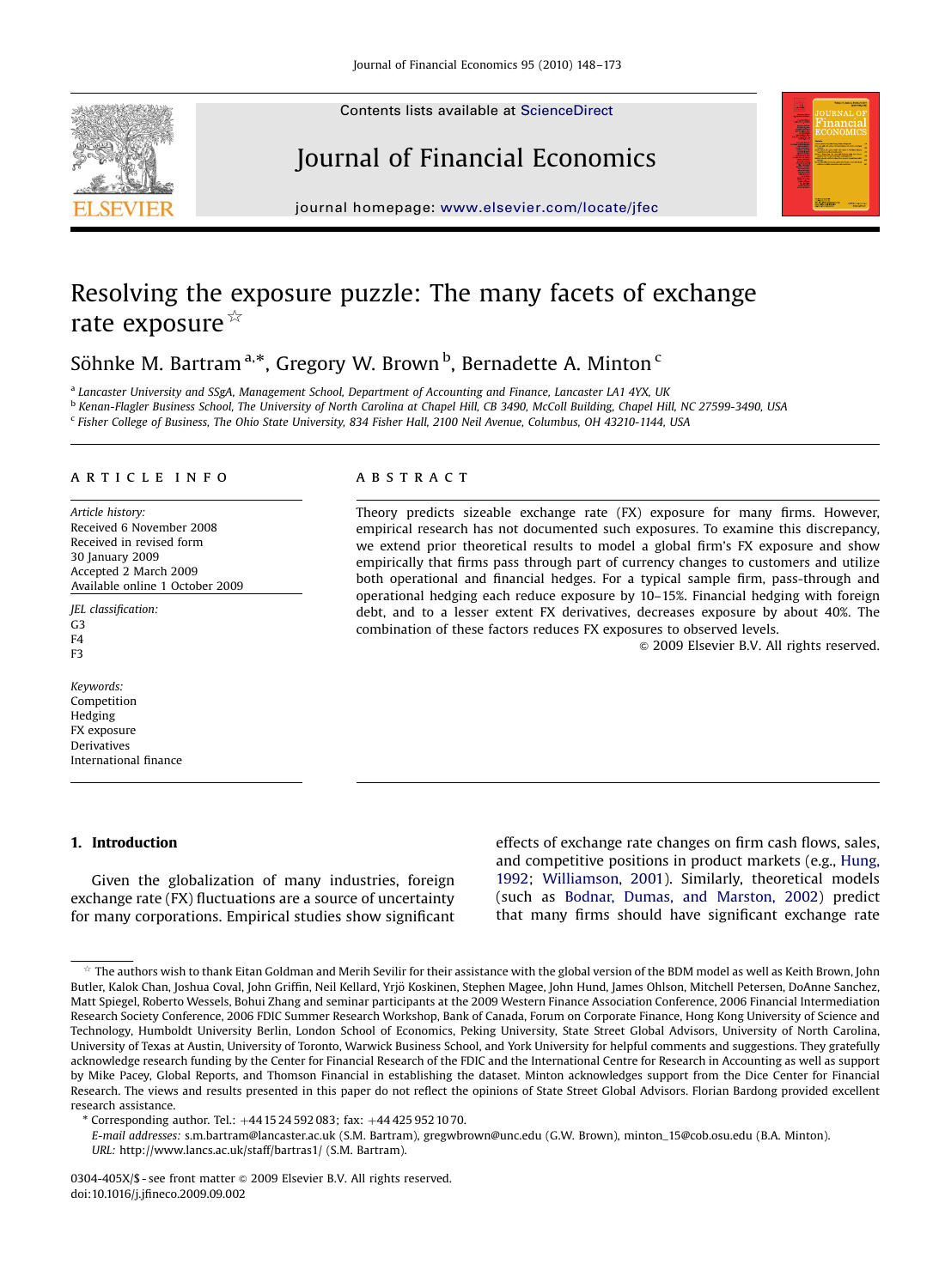exposures. However, empirical studies have tended to point out weak (or non-existent) relations between exchange rate changes and firms' stock prices.<sup>1</sup>

In this paper, we examine the discrepancy between theoretical predictions and observed levels of exchange rate exposure in a broad cross-section of global corporations. Our analysis investigates how firms combine three different mechanisms at their disposal for mitigating exchange rate risk. First, firms can (to varying degrees) pass through to customers the changes in costs due to exchange rate movements. Second, firms can often affect their exchange rate exposure by choosing the location and currency of costs (e.g., where factories are located). Third, firms can utilize an array of financial products, such as foreign currency denominated (FC) debt and FX derivatives, as exchange rate risk management tools. Our results show that each of these factors plays an important role in mitigating observed exchange rate exposure, and together they account for the vast majority of the discrepancy between prior theoretical predictions and observed exposures.

Our analysis has two primary parts. First, we expand the theoretical model of [Bodnar, Dumas, and Marston \(2002\)](#page--1-0) (hereafter BDM) to examine the exchange rate exposures of a global firm that can compete and produce in both a foreign and local market. In the BDM model, the exporting firm cannot sell in its own market and the local firm cannot produce abroad. By assuming that global foreign exchange rate exposure is a weighted average of a firm's foreign exchange exposure in the foreign market and the domestic market, we can derive optimal pass-through decisions and the resulting foreign exchange exposures of global firms in globally competitive industries. Our model generates exposures as a function of market share, product substitutability, pass-through, sales and costs in foreign currency that are smaller than the original BDM model under most conditions, and in some cases, the model generates negative foreign exchange rate exposures. Overall, our global competition model allows for a richer, more realistic, set of FX exposures since it allows firms to sell and source both at home and abroad.

Second, we analyze a sample of 1,150 manufacturing firms in 16 countries using our global competition model. We show that pass-through and operational hedging are important for reducing the level of exchange rate exposure. However, after accounting for pass-through and operational hedging, theoretical exposures are still larger than observed exposures on average.<sup>2</sup> We show that firms with high theoretical exposures are both more likely to have FC debt and more likely to use FX derivatives.

We also conduct an attribution analysis that estimates the magnitude of the reduction in exposure due to each channel for a typical firm. Depending on the level of product substitutability, pass-through reduces exposure by about 10–15%. Operational hedging reduces exposure by similar amounts, while financial risk management (FC debt and FX derivatives) accounts for about a further 40% reduction in exposure. Altogether, firms reduce their gross exchange rate exposure by about 70% via the three channels. This reduction results in average exposure values very similar to those estimated from regression models. Consequently, for reasonable parameter values, it is not possible to reject our global competition model after correcting for the estimated effects of financial risk management.

Our analysis augments an empirical literature that examines FX exposure. A number of studies estimate the exchange rate sensitivity of stock prices and typically find small exposures. The results of this paper suggest that these observed estimates are reasonable once the three channels which firms have to mitigate exposure are considered. Other studies report differences in exposures across industry classes and countries [\(Campa and Goldberg,](#page--1-0) [1999;](#page--1-0) [Bodnar and Gentry, 1993;](#page--1-0) [Marston, 2001;](#page--1-0) [Allayannis](#page--1-0) [and Ihrig, 2001;](#page--1-0) [Williamson, 2001](#page--1-0)).<sup>3</sup> These findings are also consistent with the range of exposure estimates obtained from our model.

A separate strand of literature examines exchange rate risk premiums. Several studies ([Dumas and Solnik, 1995](#page--1-0); [De Santis and Gerard, 1998](#page--1-0); and [Carrieri, Errunza, and](#page--1-0) [Majerbi, 2006\)](#page--1-0) show significant risk premiums at the aggregate market level, but not the industry level. [Francis,](#page--1-0) [Hasan, and Hunter \(2008\)](#page--1-0) claim that this is not due to firms hedging currency risk but instead the result of model misspecification which they correct by estimating a conditional pricing model at the industry level. While seemingly contradictory to our results, our model and evidence are actually consistent with both views. For example, we find that, on average, many firms retain some exchange rate exposure which could carry a risk premium. However, we find significant negative correlations when we compare our measures of hedging with the [Francis,](#page--1-0) [Hasan, and Hunter \(2008\)](#page--1-0) estimates of the currency risk premium. This is consistent with evidence from our analysis (as well as others) that firms reduce risk with financial hedging.

<sup>&</sup>lt;sup>1</sup> These studies include, among others, [Jorion \(1990\)](#page--1-0), [Amihud \(1994\)](#page--1-0), [Bodnar and Gentry \(1993\),](#page--1-0) [Bartov and Bodnar \(1994\)](#page--1-0), [Bartov, Bodnar, and](#page--1-0) [Kaul \(1996\),](#page--1-0) [Choi and Prasad \(1995\),](#page--1-0) [He and Ng \(1998\),](#page--1-0) [Chow, Lee, and](#page--1-0) [Solt \(1997\),](#page--1-0) [Griffin and Stulz \(2001\)](#page--1-0), and [Dominguez and Tesar \(2006\)](#page--1-0). See [Bartram and Bodnar \(2007\)](#page--1-0) for a review.

 $2$  In our analysis we consider larger exposures to be simply larger values of calculated exposures, not absolute values. This definition of exposure has little practical effect on our results because the vast majority of the theoretical exposures we calculate are greater than zero.

<sup>&</sup>lt;sup>3</sup> [Williamson \(2001\)](#page--1-0) shows that auto manufacturers have higher foreign exchange rate exposures if they have high levels of foreign sales and face foreign competition. Consistent with theoretical predictions, changes in exposure are related to changing industry structure (e.g., competition) as well as ''large and extended'' movements in real exchange rates. [Bartram and Karolyi \(2006\)](#page--1-0) find that the foreign exchange rate exposure of nonfinancial firms is systematically related to firm characteristics (sales, the percentage of foreign sales in general and in Europe in particular), regional factors (geography, strength of currency), and industry characteristics (competition, traded goods). [Bartram and Bodnar \(2008\)](#page--1-0) show that the effect of exchange rate exposure on stock returns is conditional and show evidence of a significant return impact to firm-level currency exposures when conditioning on the exchange rate change. Other studies examine the association between foreign exchange exposures, macroeconomic conditions, and firm activities. For example, [Parsley and Popper \(2006\)](#page--1-0) and [Dahlquist and Robertsson \(2001\)](#page--1-0) find significant associations between exchange rate exposures and currency arrangements.